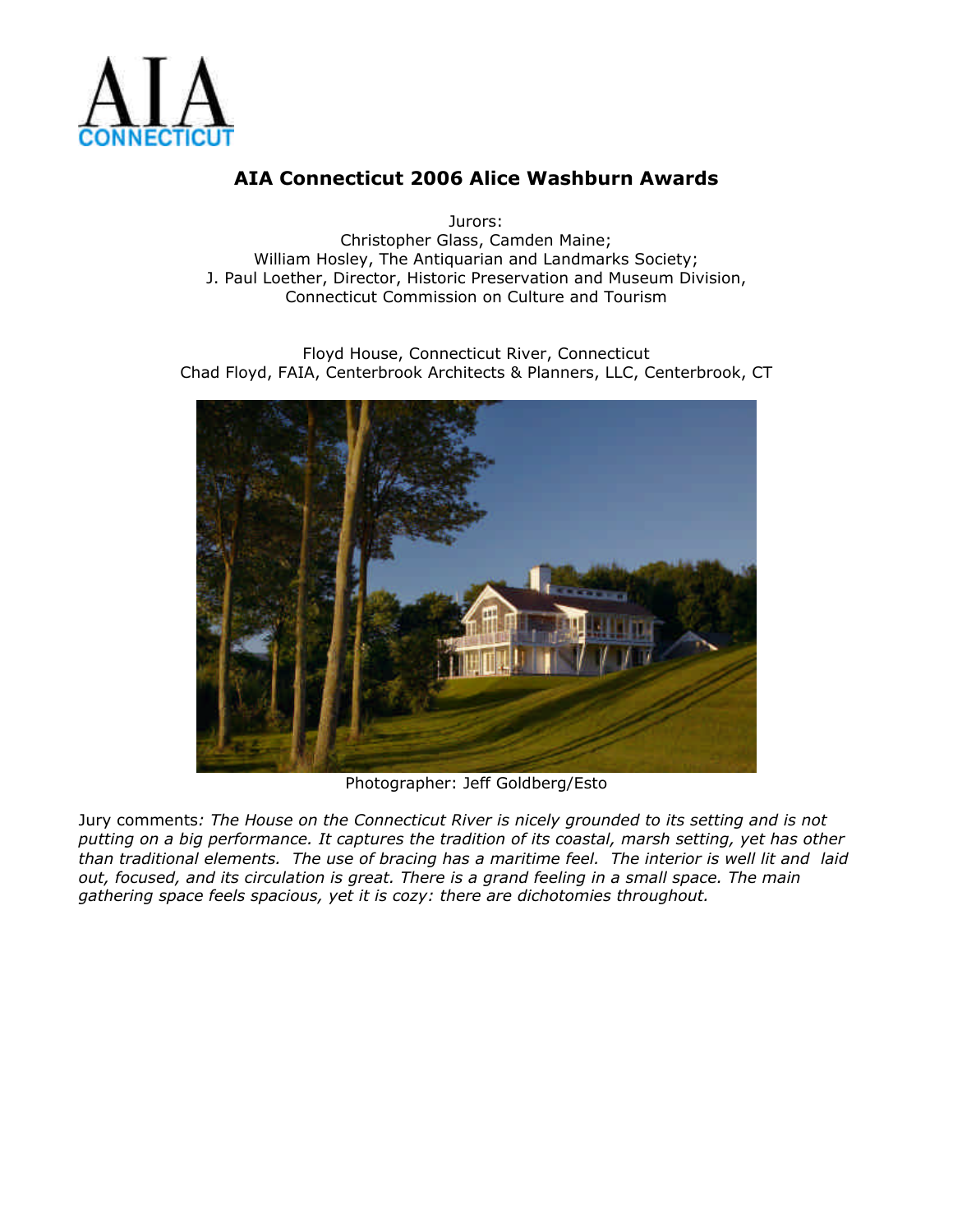

### **Honorable Mention**

Residence, Contentment Island, Darien, CT Sean O'Kane, A.I.A. Architect, P.C., Ridgefield, CT 06877



Photographer: Sean O'Kane, AIA

Jury comments: *So often what happens with big, expensive houses is that middle sized houses grow into big houses. This high style house declares itself as a big house, and its style can carry its expanse. There are interesting design conceits, drawing on Lutyens for more formal design. The house sits well on its site, and it has a strong vision. Its site plan helped a lot.*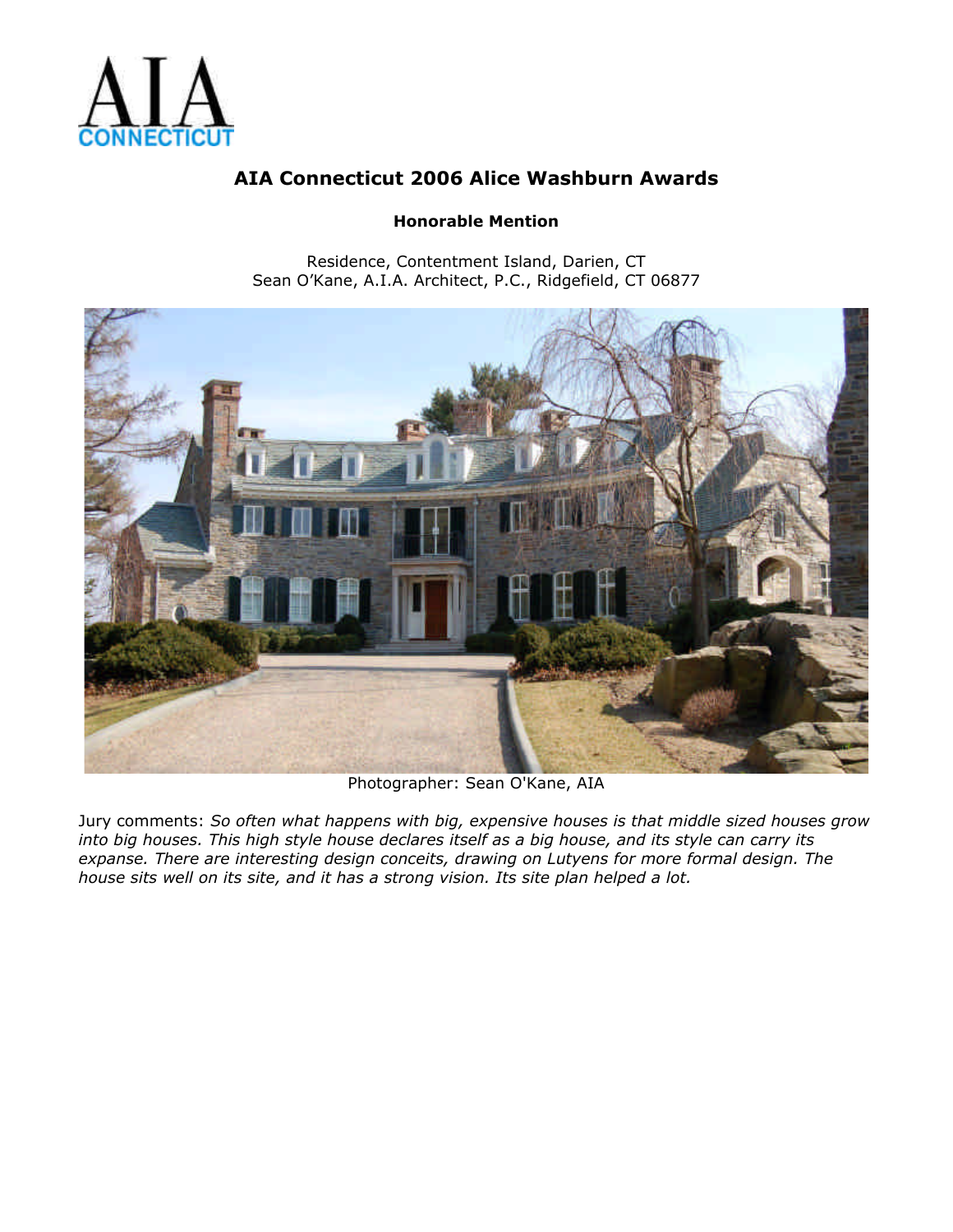

### **Accessory Building**

Pool House, Westport, CT Joseph Matto Architects, Norwalk, CT

(Photo not available)

Jury comments: *The jury liked the fact that though its design used traditional language , the pool house was not wholly traditional. The design played with traditional language, but it was really interpretive as opposed to copying. Shingles, pilasters, columns, all were not overstated. This project was recommended by its modesty and restraint.*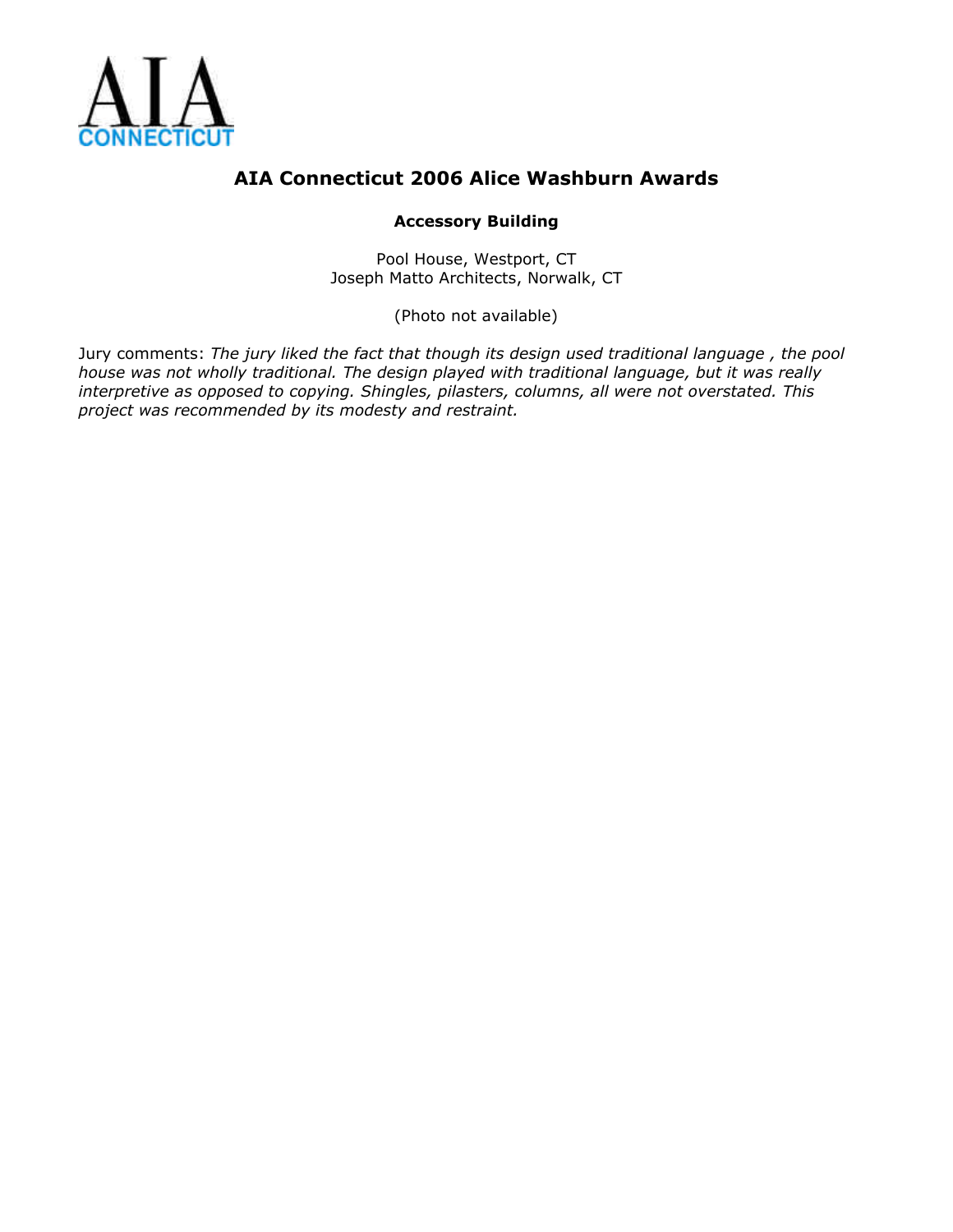

#### **Accessory Building Honorable Mention**

Dovecoat, Middlebury, CT Moisan Architects, Inc., Woodbury, CT



Jury comments: *A perfect punctuation for its spot, with a beautifully incorporated stonewall, in the arts and crafts tradition. Its rusticated imagery is woodsy, Merlinesque, whimsical. It acknowledges its historical context and sits well in the landscape. The eyebrow bump on the eave is just one of several small, pleasing details.*